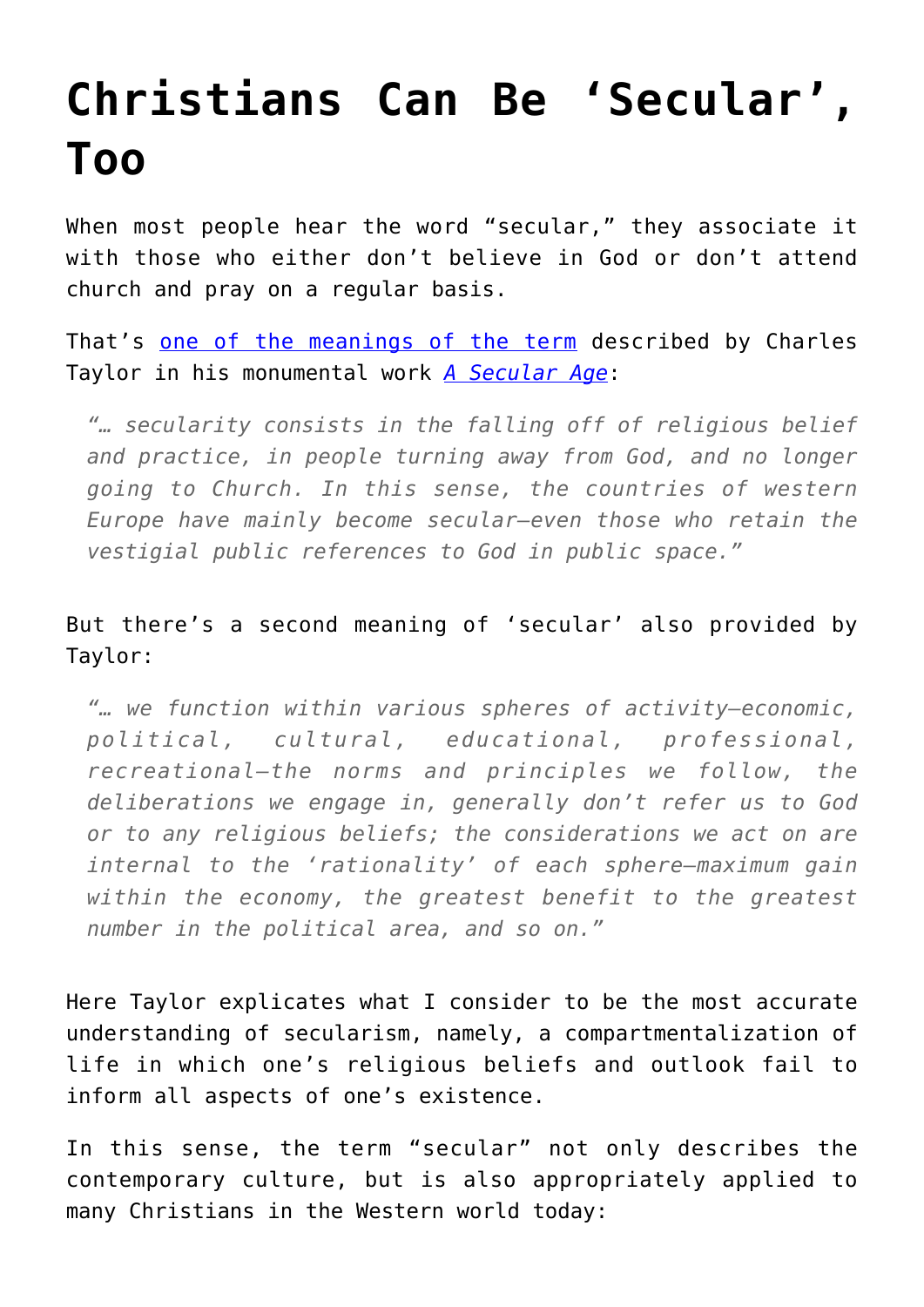– They may say their prayers in the morning, but then they forget about God as their passions flare up while listening to morning talk radio about the latest thing done by Donald Trump or Nancy Pelosi.

– They may go to church every Sunday, but the rest of the week their main focus is on climbing the ladder at their jobs and how they can make higher salaries.

– They may faithfully contribute to their church's donation basket, but then they also unreflectively spend gobs of money on "having fun" without a thought for the poor around them who suffer and grow in number.

[According to C.S. Lewis,](http://amzn.to/2F8EFSE) it was also appropriately applied to many Christians of the nineteenth century, which is popularly thought of as "more religious" than the present age:

*"But if we judge the nineteenth century from the books it wrote, the outlook of our grandfathers (with a very few exceptions) was quite as secular as our own. The novels of Meredith, Trollope, and Thackeray are not written either by or for men who see this world as the vestibule of eternity, who regard pride as the greatest of the sins, who desire to be poor in spirit, and look for a supernatural salvation. Even more significant is the absence from Dickens' Christmas Carol of any interest in the Incarnation. Mary, the Magi, and the Angels are replaced by 'spirits' of his own invention, and the animals present are not the ox and ass in the stable but the goose and turkey in the poulterer's shop."*

The contrast to a secular Christian is one who engages in constant spiritual warfare, who seeks to free himself from his passions and to "be perfect," who strives to love all and "pray unceasingly" (1 Thess 5:17), and whose Christianity is a litmus test for every activity in which he participates. The contrast to a secular Christian *culture* is one in which various spheres—education, government, the arts, law—provide